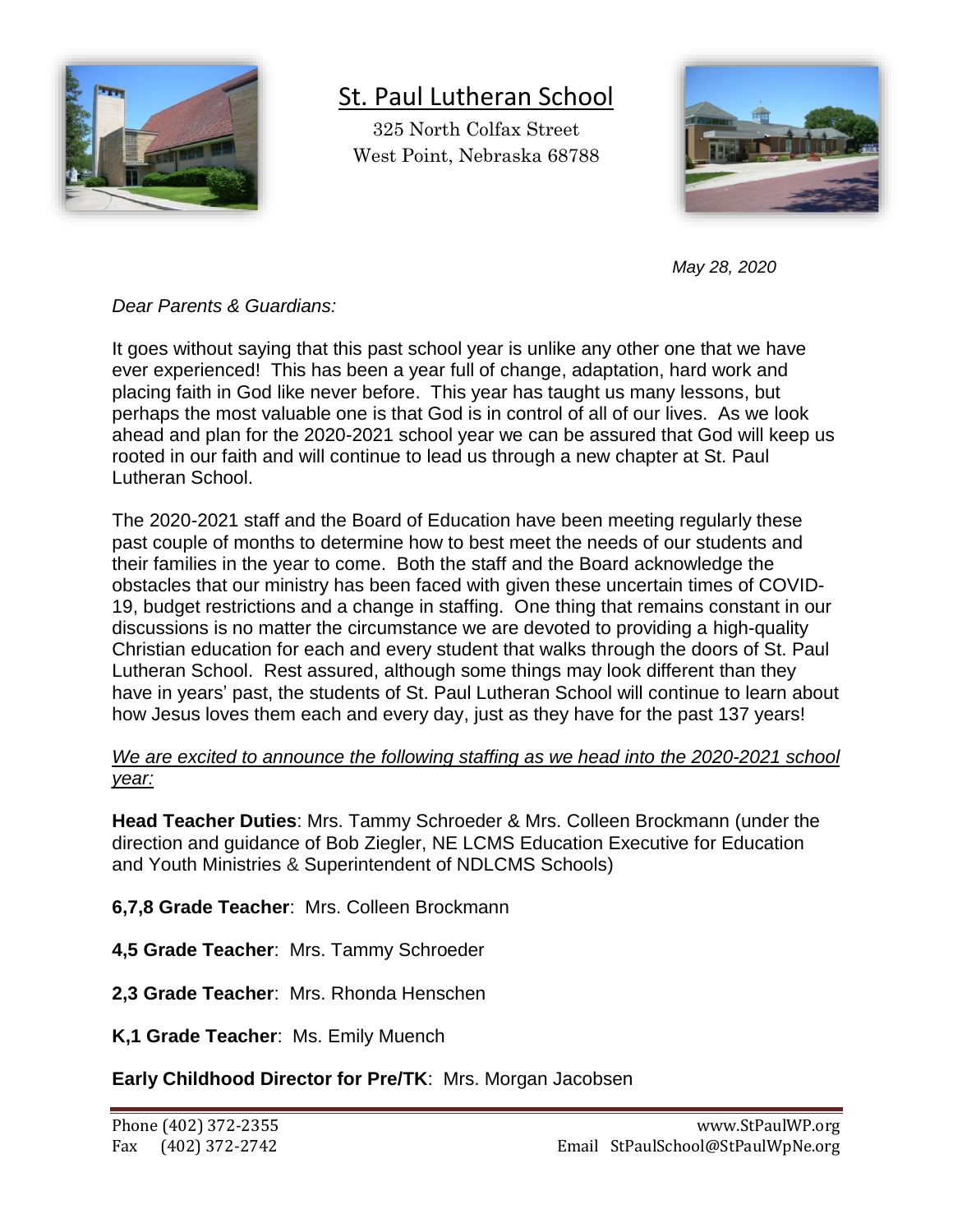**Early Childhood Aides**: Mrs. Tanya Fraser & Mrs. Jill Recker

**Music Teacher**: Mrs. Alicia Moyer

**Mark 10:14 Club Resource Teacher:** Ms. Emily Muench

**K-8 Grade Aide:** TBA

**School Secretary**: Mrs. Dana Meiergerd

We would also like to take this opportunity to wish staff that is leaving us at St. Paul Lutheran School the very best in their new adventures. We are thankful for their numerous contributions to the ministry of St. Paul Lutheran School over the years and will be truly missed. Our prayers continue to be with them and their families!

# *More important information worth sharing at this time…*

**Mark 10:14 Club Resource**: Ms. Emily Muench, who holds a special education degree, will be our new Mark 10:14 Club Resource teacher. Ms. Muench will continue to manage student education plans and be the primary contact and liaison coordinating special services if needed in our local school district. Ms. Muench will also be working closely with the rest of the staff in making sure that all education plans are carried out for our students. Our K-8 grade aide will also be assisting in various ways throughout the day to met the needs of our students in this area.

**Spanish Instruction:** The staff and the Board of Education value Spanish instruction and will continue to integrate it into the Pre-8<sup>th</sup> grade curriculum throughout the year. The staff is currently researching numerous programs that are a good fit for SPLS and the best way to implement this curriculum into your student's academic learning this coming year.

**STREAM (Science, Technology, Religion, Engineering, Arts, Mathematics) Lab:** Grades K-4 will continue to have STREAM as a part of their weekly schedule. Teachers will not only be integrating STREAM activities into their core classes, but they will be utilizing our STREAM lab for activities as well throughout the week. This program provides great small group collaboration as well as hands on activities that promote problem-solving skills that are essential to student growth. The kids love it!

# **Parent Participation Program (PPP) & Christian Service Hours (grades 5-8)**

Due to the COVID-19 pandemic the Board of Education decided that all PPP hours would be wiped out for the 2019-2020 school year. Any hours that are completed during the summer months can be applied to the 2020-2021 school year. Keep up the great work with this program!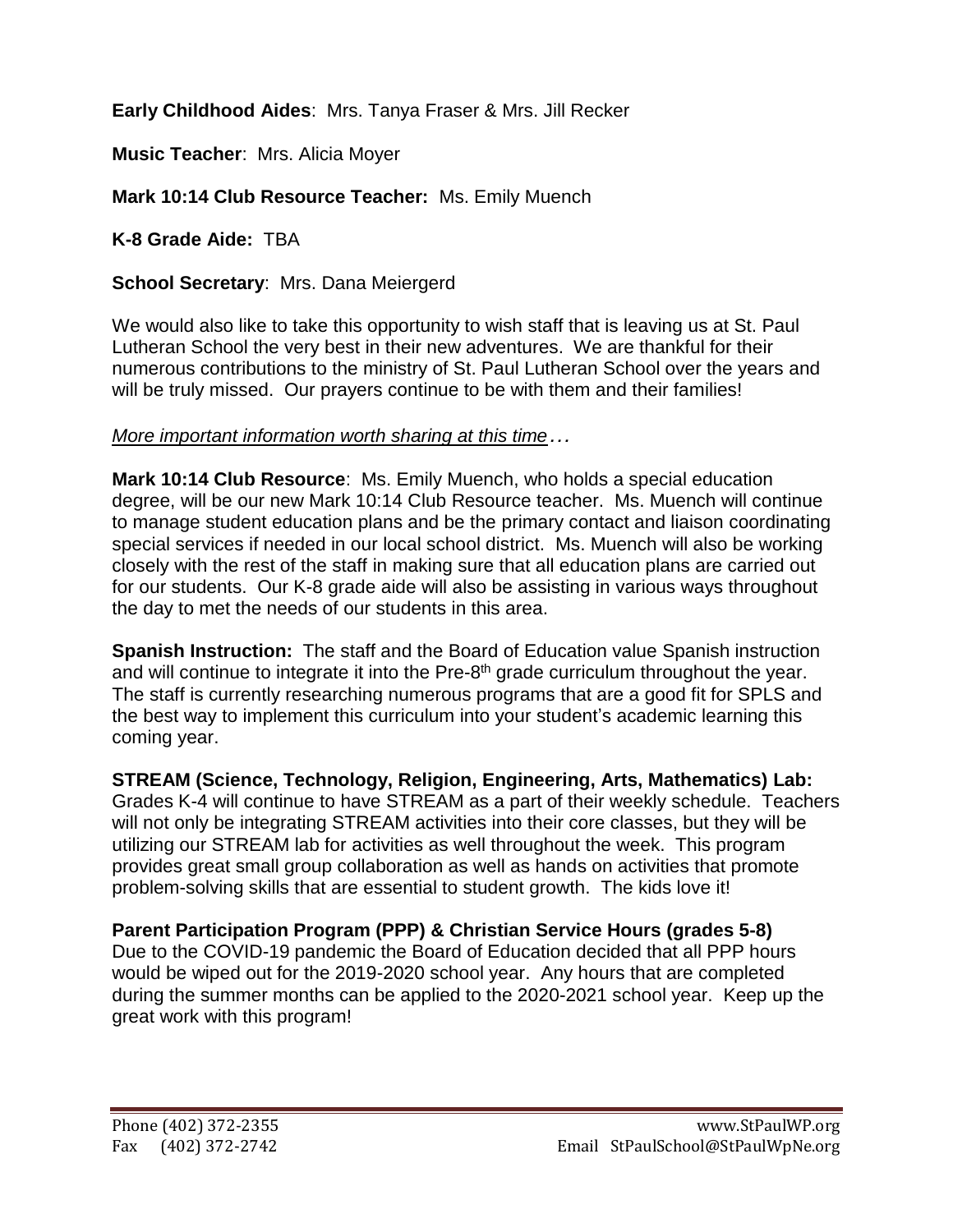## **Summer Tutoring**

If you are interested in having your child tutored by one of our teachers this summer, feel free to reach out to them. The terms of the tutoring service will need to be negotiated between yourself and the teacher agreeing to tutor your child. Please note: our teachers are not required to tutor over the summer months, but many are willing if asked.

#### **Remote Learning / Reentrance Plans**

We would like to take this opportunity to thank our students, parents and teachers for their hard work with remote learning. This is not how we foresaw the year ending when we began, but are fortunate to have such understanding students and parents to carry on the educational learning process from their homes. You did a great job! The staff at St. Paul Lutheran School has already begun discussions and plans on what it may look like when students are allowed to return back to school in the Fall. Under guidance and direction from the Nebraska Department of Education as well as our local NE LCMS District we will be constructing a plan that will help the transition process and assessment of learning to run smoothly.

#### **MAPS Testing**

Typically, we administer MAPS testing to our K-8 grade students twice a year. Due to COVID-19 we were unable to administer our Spring testing this year. Please know that we will be utilizing our MAPS testing when students come back to school in the Fall to assess their learning.

## **2020-2021 Yearly Calendar**

Attached you will find the 2020-2021 yearly school calendar. Please note that due to the COVID-19 pandemic that this may be subject to change.

# **2020-2021 Tuition Rates & Fees**

Attached you will also find the 2020-2021 Tuition Rates & Fees that have been approved by the Board of Education.

# **Congratulations to our Graduates & Confirmands!**

Have you seen the tribute to our  $8<sup>th</sup>$  grade graduates on St. Paul Ministries facebook page? If not, you need to check it out! We would like to congratulate all of our graduates and confirmands this year, we are so very proud of your accomplishments and wish that we were able to celebrate with you in the traditional way! Please know that you are in our thoughts and prayers and wish you nothing but the best!

# **2020-2021 School Theme**

Did you know that St. Paul Lutheran Church we will be celebrating 150 years of proclaiming Jesus as their Savior this year? As we partner in the celebration of our church we are proud to be:

"150 Years…Rooted in Christ" "And He is before all things, and in Him all things hold together." Colossians 1:17